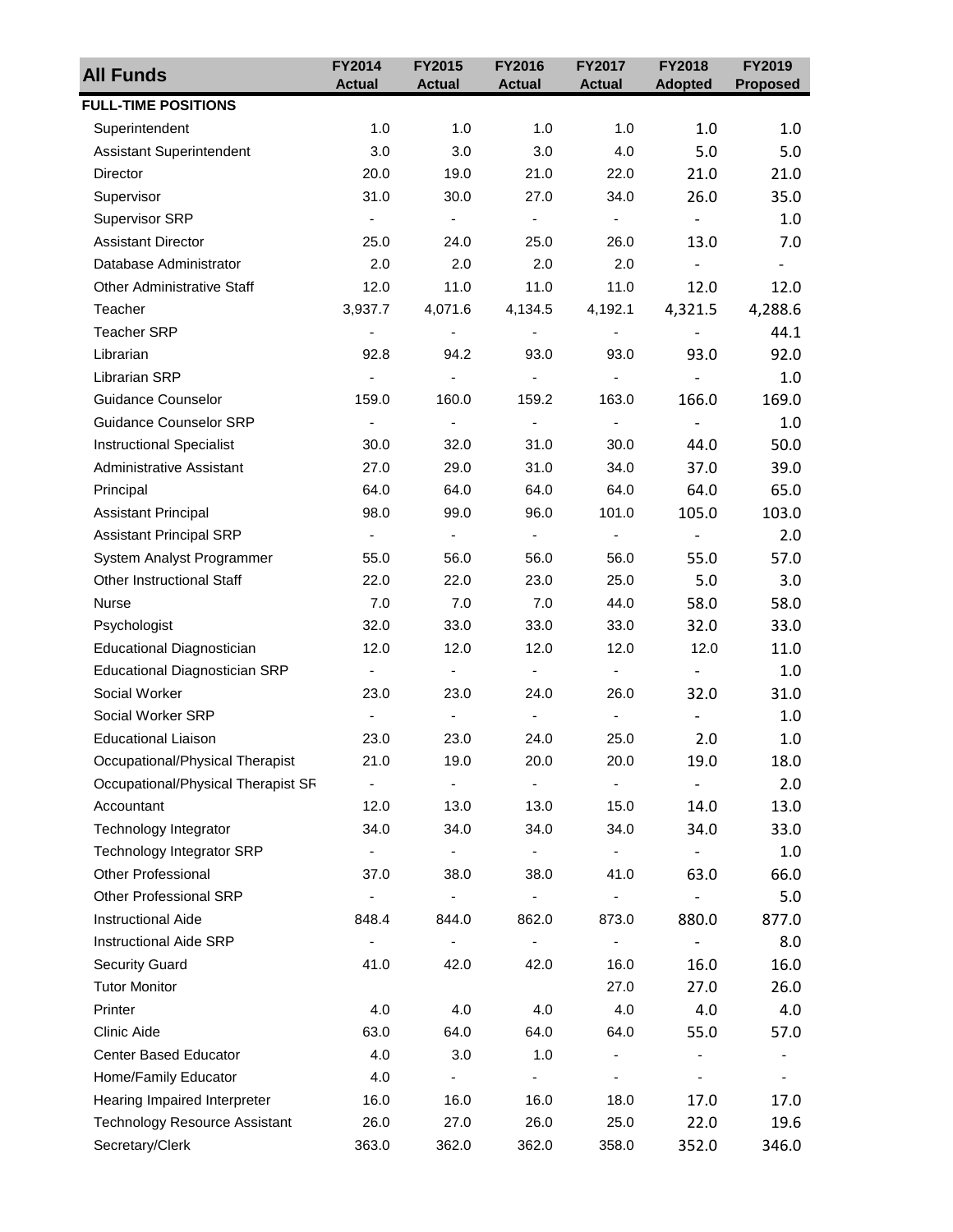| <b>FULL-TIME POSITIONS</b>       | 7,387.9 | 7,461.8 | 7,337.7        | 7,304.1                  | 7,377.5 | 7,563.3 |
|----------------------------------|---------|---------|----------------|--------------------------|---------|---------|
| <b>Food Service Worker</b>       |         |         |                |                          |         |         |
| Food Service Manager SRP         |         |         |                |                          |         | 2.0     |
| Food Service Manager             | 89.0    | 89.0    | 89.0           | 89.0                     | 87.0    | 91.0    |
| <b>Warehouse Staff SRP</b>       |         |         |                | -                        |         | 1.0     |
| Warehouse Staff                  | 24.0    | 14.0    | 15.0           | 15.0                     | 10.0    | 9.0     |
| Custodian                        | 439.0   | 382.0   | 174.0          | 12.0                     | 7.0     | 168.0   |
| <b>Bus Driver SRP</b>            |         |         |                | -                        |         | 3.0     |
| <b>Bus Driver</b>                | 519.0   | 527.0   | 532.0          | 532.0                    | 532.0   | 509.0   |
| <b>Service Crew</b>              |         |         |                | 4.0                      | 7.0     | 6.0     |
| <b>Equip Operators</b>           |         | 14.0    | 14.0           | 8.0                      |         |         |
| <b>Facility Coordinators SRP</b> |         |         | $\overline{a}$ | $\overline{\phantom{a}}$ |         | 1.0     |
| <b>Facility Coordinators</b>     |         |         | 48.0           | 48.0                     | 46.0    | 45.0    |
| <b>Trades/Crafts SRP</b>         |         |         |                | ۰                        |         | 3.0     |
| <b>Trades/Crafts</b>             | 167.0   | 154.0   | 106.0          | 103.0                    | 81.0    | 76.0    |
| Secretary/Clerk SRP              |         |         |                |                          |         | 8.0     |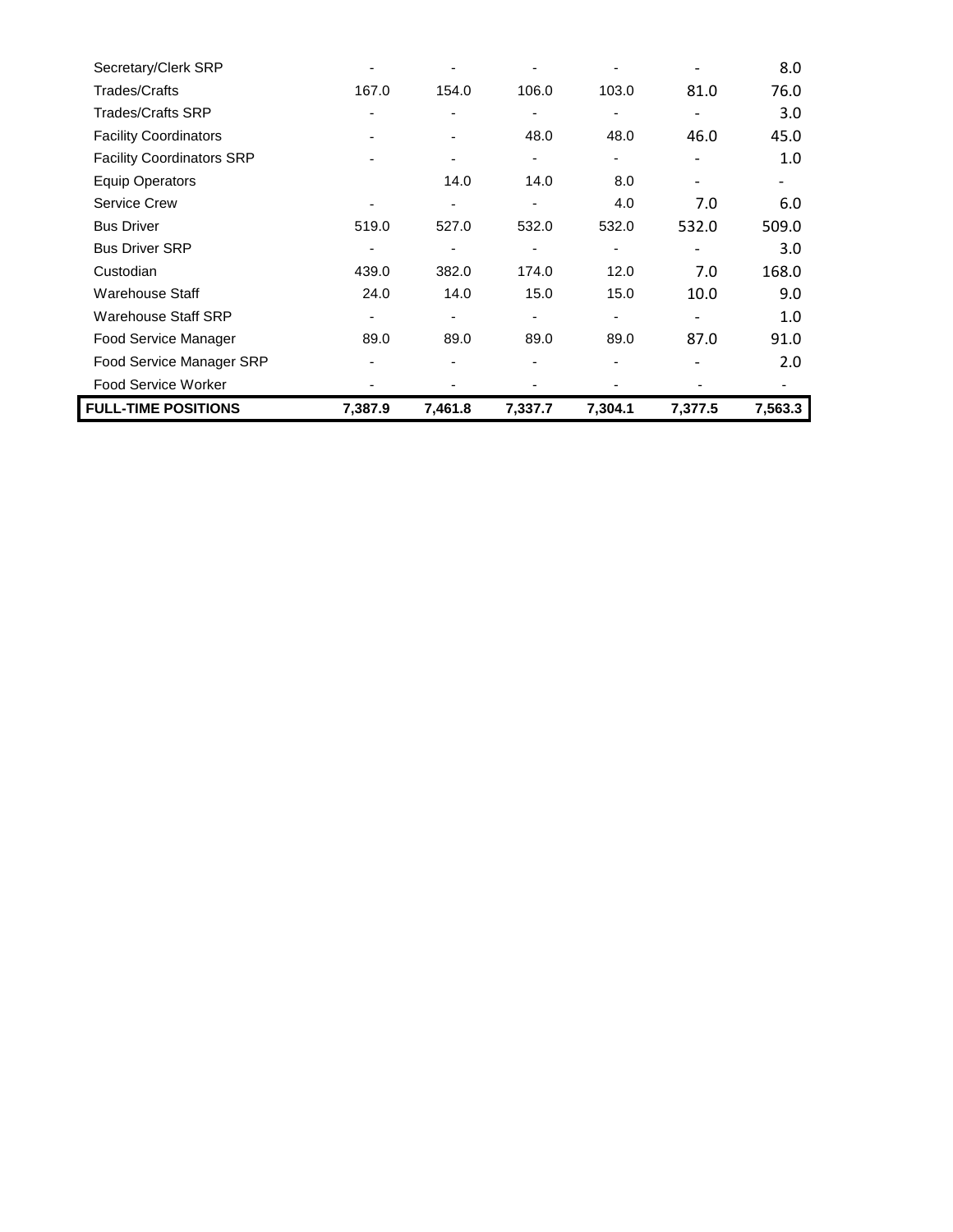| <b>All Funds</b>                     | <b>FY2014</b> | <b>FY2015</b> | <b>FY2016</b> | <b>FY2017</b> | <b>FY2018</b>  | <b>FY2019</b>   |
|--------------------------------------|---------------|---------------|---------------|---------------|----------------|-----------------|
| <b>PART-TIME POSITIONS</b>           | <b>Actual</b> | <b>Actual</b> | <b>Actual</b> | <b>Actual</b> | <b>Adopted</b> | <b>Proposed</b> |
| <b>Director</b>                      |               |               |               |               |                |                 |
| Supervisor                           |               |               |               |               |                | 1.0             |
|                                      |               |               |               |               |                |                 |
| Teacher                              | 56.9          | 42.2          | 52.1          | 51.3          | 56.3           | 55.8            |
| Librarian                            | 1.2           | 0.8           | 1.0           | 0.8           | 1.6            | 2.0             |
| <b>Guidance Counselor</b>            | 4.0           | 3.2           | 4.6           | 4.4           | 5.1            | 4.2             |
| Psychologist                         |               |               |               |               |                |                 |
| Educational Diagnostician            |               |               |               |               |                |                 |
| Social Worker                        |               |               |               |               |                |                 |
| Nurse                                | 2.0           | 2.0           | 2.0           | 1.0           |                |                 |
| Occupational/Physical Therapist      | 1.5           | 3.5           | 2.5           | 2.5           | 2.5            | $1.5\,$         |
| <b>Administrative Assistant</b>      | 0.7           |               |               | ÷,            |                |                 |
| System Analyst Programmer            | 0.6           | 0.6           | 0.6           | 0.6           | 0.6            |                 |
| <b>Other Instructional Staff</b>     |               |               |               |               |                |                 |
| <b>Other Professional</b>            | 2.0           | 2.0           | 2.0           | 2.5           | 2.0            | 1.0             |
| <b>Instructional Aide</b>            | 1.0           | 1.0           | 1.0           | 1.0           | 1.0            | 1.0             |
| Tutor/Monitor                        |               |               |               |               |                |                 |
| Hearing Impaired Interpreter         | 1.0           | 1.0           | 1.0           |               |                |                 |
| <b>Technology Resource Assistant</b> | 2.8           | 2.8           | 3.0           | 3.8           | 2.2            | 1.2             |
| Clerical                             |               |               |               |               |                |                 |
| <b>Trades/Craft</b>                  | 0.7           | 0.7           | 0.7           |               |                |                 |
| Custodian                            | 7.0           | 7.0           |               |               |                |                 |
| <b>Food Service Worker</b>           | 391.0         | 398.0         | 399.0         | 400.0         | 350.0          | 411.0           |
| <b>PART-TIME POSITIONS</b>           | 472.4         | 464.8         | 469.5         | 467.9         | 421.3          | 478.7           |
| <b>Total All Positions</b>           | 7,860.30      | 7,926.60      | 7,807.20      | 7,772.00      | 7,798.80       | 8,042.00        |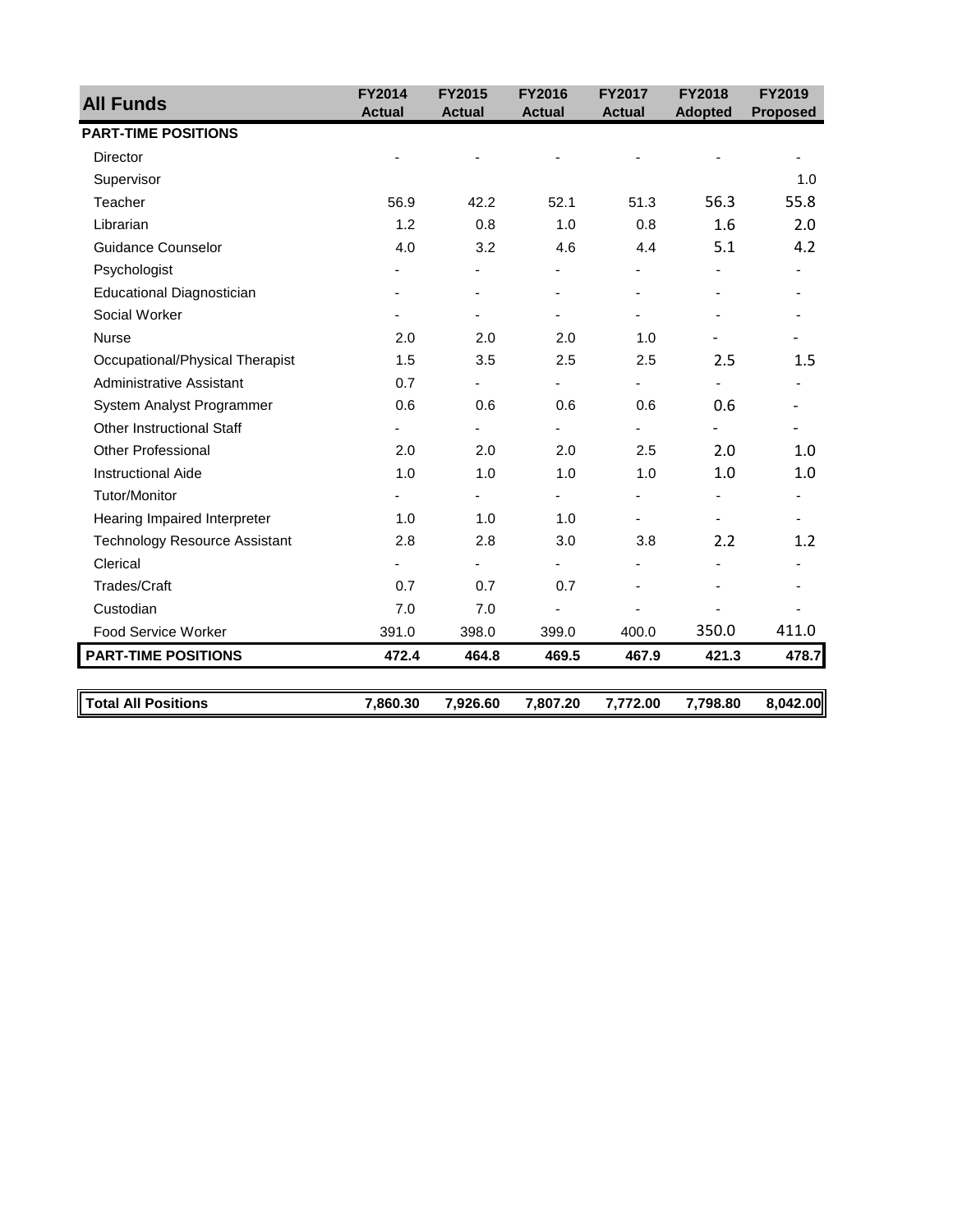| <b>Operating Fund</b>                | FY2014                       | FY2015                       | FY2016                   | FY2017                       | FY2018                   | FY2019                   |
|--------------------------------------|------------------------------|------------------------------|--------------------------|------------------------------|--------------------------|--------------------------|
|                                      | <b>Actual</b>                | <b>Actual</b>                | <b>Actual</b>            | <b>Actual</b>                | <b>Adopted</b>           | <b>Proposed</b>          |
| <b>FULL-TIME POSITIONS</b>           |                              |                              |                          |                              |                          |                          |
| Superintendent                       | 1.0                          | 1.0                          | 1.0                      | 1.0                          | 1.0                      | 1.0                      |
| <b>Assistant Superintendent</b>      | 3.0                          | 3.0                          | 3.0                      | 4.0                          | 5.0                      | 5.0                      |
| Director                             | 19.0                         | 18.0                         | 20.0                     | 21.0                         | 19.0                     | 19.0                     |
| Supervisor                           | 23.0                         | 23.0                         | 19.0                     | 26.0                         | 18.0                     | 27.0                     |
| <b>Supervisor SRP</b>                | $\blacksquare$               | $\overline{\phantom{a}}$     | $\overline{\phantom{a}}$ | $\overline{\phantom{a}}$     | $\overline{\phantom{a}}$ | 1.0                      |
| <b>Assistant Director</b>            | 24.0                         | 23.0                         | 24.0                     | 25.0                         | 12.0                     | 6.0                      |
| Database Administrator               | 2.0                          | 2.0                          | 2.0                      | 2.0                          | $\blacksquare$           | $\overline{\phantom{a}}$ |
| <b>Other Administrative Staff</b>    | 11.0                         | 11.0                         | 11.0                     | 11.0                         | 12.0                     | 12.0                     |
| Teacher                              | 3,712.7                      | 3,881.6                      | 3,941.5                  | 3,997.1                      | 4,117.5                  | 4,080.6                  |
| <b>Teacher SRP</b>                   | $\overline{\phantom{a}}$     | $\overline{\phantom{a}}$     | $\overline{\phantom{a}}$ | $\blacksquare$               | $\overline{\phantom{a}}$ | 40.1                     |
| Librarian                            | 92.8                         | 94.2                         | 93.0                     | 93.0                         | 93.0                     | 92.0                     |
| Librarian SRP                        | $\qquad \qquad \blacksquare$ | $\qquad \qquad \blacksquare$ | $\blacksquare$           | $\qquad \qquad \blacksquare$ | $\overline{\phantom{a}}$ | 1.0                      |
| <b>Guidance Counselor</b>            | 159.0                        | 160.0                        | 159.2                    | 163.0                        | 166.0                    | 169.0                    |
| <b>Guidance Counselor SRP</b>        | $\overline{\phantom{a}}$     | -                            | $\overline{\phantom{a}}$ | $\overline{\phantom{a}}$     | $\blacksquare$           | 1.0                      |
| <b>Instructional Specialist</b>      | 28.0                         | 30.0                         | 29.0                     | 29.0                         | 38.0                     | 43.0                     |
| Administrative Assistant             | 27.0                         | 29.0                         | 31.0                     | 33.0                         | 36.0                     | 37.0                     |
| Principal                            | 64.0                         | 64.0                         | 64.0                     | 64.0                         | 64.0                     | 65.0                     |
| <b>Assistant Principal</b>           | 98.0                         | 99.0                         | 96.0                     | 101.0                        | 105.0                    | 103.0                    |
| <b>Assistant Principal SRP</b>       | $\blacksquare$               | $\overline{\phantom{a}}$     | $\overline{\phantom{a}}$ | $\overline{\phantom{a}}$     | $\overline{\phantom{a}}$ | 2.0                      |
| System Analyst Programmer            | 54.0                         | 54.0                         | 54.0                     | 54.0                         | 53.0                     | 55.0                     |
| <b>Other Instructional Staff</b>     | 9.0                          | 9.0                          | 10.0                     | 9.0                          | 2.0                      | $\overline{\phantom{a}}$ |
| <b>Nurse</b>                         | 7.0                          | 7.0                          | 7.0                      | 44.0                         | 58.0                     | 58.0                     |
| Psychologist                         | 32.0                         | 33.0                         | 33.0                     | 33.0                         | 32.0                     | 33.0                     |
| Educational Diagnostician            | 12.0                         | 12.0                         | 12.0                     | 12.0                         | 12.0                     | 11.0                     |
| <b>Educational Diagnostician SRP</b> | $\blacksquare$               | $\qquad \qquad \blacksquare$ | $\overline{\phantom{a}}$ | $\blacksquare$               | $\blacksquare$           | 1.0                      |
| Social Worker                        | 23.0                         | 23.0                         | 24.0                     | 26.0                         | 26.0                     | 25.0                     |
| Social Worker SRP                    | $\blacksquare$               | $\frac{1}{2}$                | $\blacksquare$           | ÷,                           | $\blacksquare$           | 1.0                      |
| <b>Educational Liaison</b>           | 18.0                         | 18.0                         | 18.0                     | 18.0                         | 1.0                      | 1.0                      |
| Occupational/Physical Therapist      | 21.0                         | 19.0                         | 20.0                     | 20.0                         | 19.0                     | 18.0                     |
| Occupational/Physical Therapist SRP  | $\qquad \qquad \blacksquare$ |                              |                          | -                            |                          | 2.0                      |
| Accountant                           | 7.0                          | 8.0                          | 8.0                      | 10.0                         | 9.0                      | 8.0                      |
| Technology Integrator                | 34.0                         | 34.0                         | 34.0                     | 34.0                         | 34.0                     | 33.0                     |
| <b>Technology Integrator SRP</b>     | ۰                            | $\qquad \qquad \blacksquare$ | $\overline{\phantom{a}}$ | $\overline{\phantom{a}}$     | ۰                        | 1.0                      |
| <b>Other Professional</b>            | 33.0                         | 34.0                         | 34.0                     | 37.0                         | 60.0                     | 60.0                     |
| Other Professional SRP               | $\overline{\phantom{0}}$     | $\qquad \qquad \blacksquare$ |                          |                              |                          | 5.0                      |
| <b>Instructional Aide</b>            | 763.4                        | 765.0                        | 765.0                    | 775.0                        | 778.0                    | 775.0                    |
| <b>Instructional Aide SRP</b>        |                              | $\overline{\phantom{0}}$     | $\overline{\phantom{a}}$ | $\overline{\phantom{0}}$     | $\overline{\phantom{a}}$ | 7.0                      |
| <b>Security Guard</b>                | 41.0                         | 42.0                         | 42.0                     | 16.0                         | 16.0                     | 16.0                     |
| <b>Tutor Monitor</b>                 | ٠                            | $\blacksquare$               | $\overline{\phantom{a}}$ | 27.0                         | 27.0                     | 26.0                     |
| Printer                              | 4.0                          | 4.0                          | 4.0                      | 4.0                          | 4.0                      | 4.0                      |
| Clinic Aide                          | 63.0                         | 64.0                         | 64.0                     | 64.0                         | 55.0                     | 57.0                     |
| <b>Center Based Educator</b>         | $\overline{\phantom{a}}$     | $\overline{\phantom{0}}$     | $\blacksquare$           | $\overline{\phantom{a}}$     | -                        | $\overline{\phantom{a}}$ |
| Home/Family Educator                 | $\overline{\phantom{a}}$     | -                            | ٠                        | $\qquad \qquad \blacksquare$ | $\overline{\phantom{0}}$ | $\overline{\phantom{0}}$ |
| Hearing Impaired Interpreter         | 16.0                         | 16.0                         | 16.0                     | 18.0                         | 17.0                     | 17.0                     |
| <b>Technology Resource Assistant</b> | 26.0                         | 27.0                         | 26.0                     | 25.0                         | 22.0                     | 19.6                     |
| Secretary/Clerk                      | 355.0                        | 355.0                        | 354.0                    | 350.0                        | 344.0                    | 339.0                    |
|                                      |                              |                              |                          |                              |                          |                          |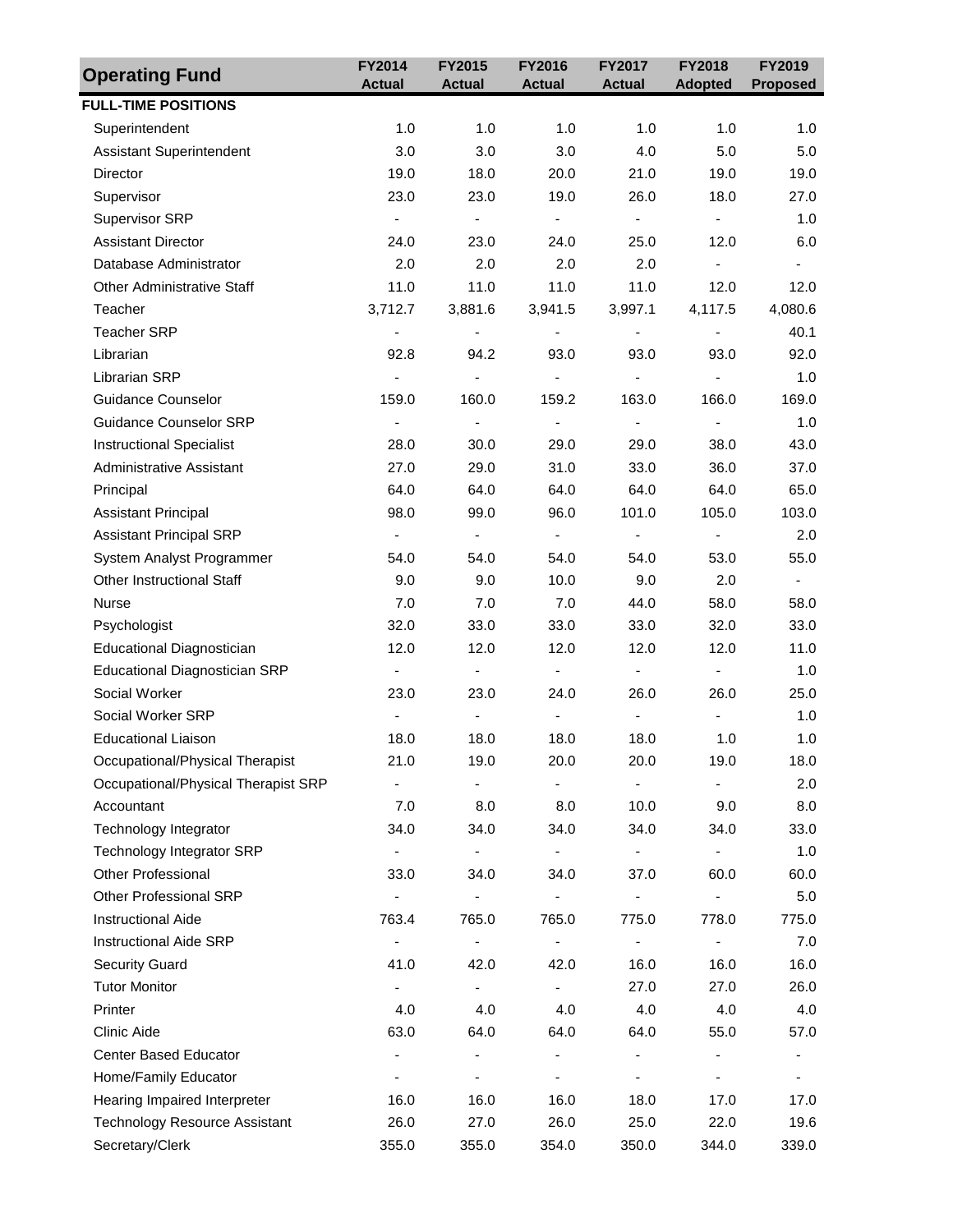| <b>FULL-TIME POSITIONS</b>       | 6,930.90                 | 7,052.80                 | 6,906.70                 | 6,867.10 | 6,932.50                 | 7,100.30 |
|----------------------------------|--------------------------|--------------------------|--------------------------|----------|--------------------------|----------|
| Food Service Worker              |                          |                          |                          |          |                          |          |
| Food Service Manager             |                          |                          |                          |          |                          |          |
| Warehouse Staff SRP              | ۰                        | ۰                        | ٠                        | ٠        | ٠                        | 1.0      |
| Warehouse Staff                  | 24.0                     | 14.0                     | 15.0                     | 15.0     | 10.0                     | 9.0      |
| Custodian                        | 439.0                    | 382.0                    | 174.0                    | 12.0     | 7.0                      | 168.0    |
| <b>Bus Driver SRP</b>            |                          |                          | ٠                        | -        |                          | 3.0      |
| <b>Bus Driver</b>                | 519.0                    | 527.0                    | 532.0                    | 532.0    | 532.0                    | 509.0    |
| <b>Service Crew</b>              |                          |                          |                          | 4.0      | 7.0                      | 6.0      |
| <b>Equip Operator</b>            | ٠                        | 14.0                     | 14.0                     | 8.0      | $\overline{\phantom{a}}$ |          |
| <b>Facility Coordinators SRP</b> |                          |                          | $\overline{\phantom{a}}$ |          |                          | 1.0      |
| <b>Facility Coordinators</b>     | $\overline{\phantom{0}}$ | $\overline{\phantom{0}}$ | 48.0                     | 48.0     | 46.0                     | 45.0     |
| <b>Trades/Crafts SRP</b>         |                          |                          |                          | ٠        |                          | 3.0      |
| <b>Trades/Crafts</b>             | 166.0                    | 153.0                    | 105.0                    | 102.0    | 75.0                     | 71.0     |
| Secretary/Clerk SRP              |                          |                          |                          |          |                          | 7.0      |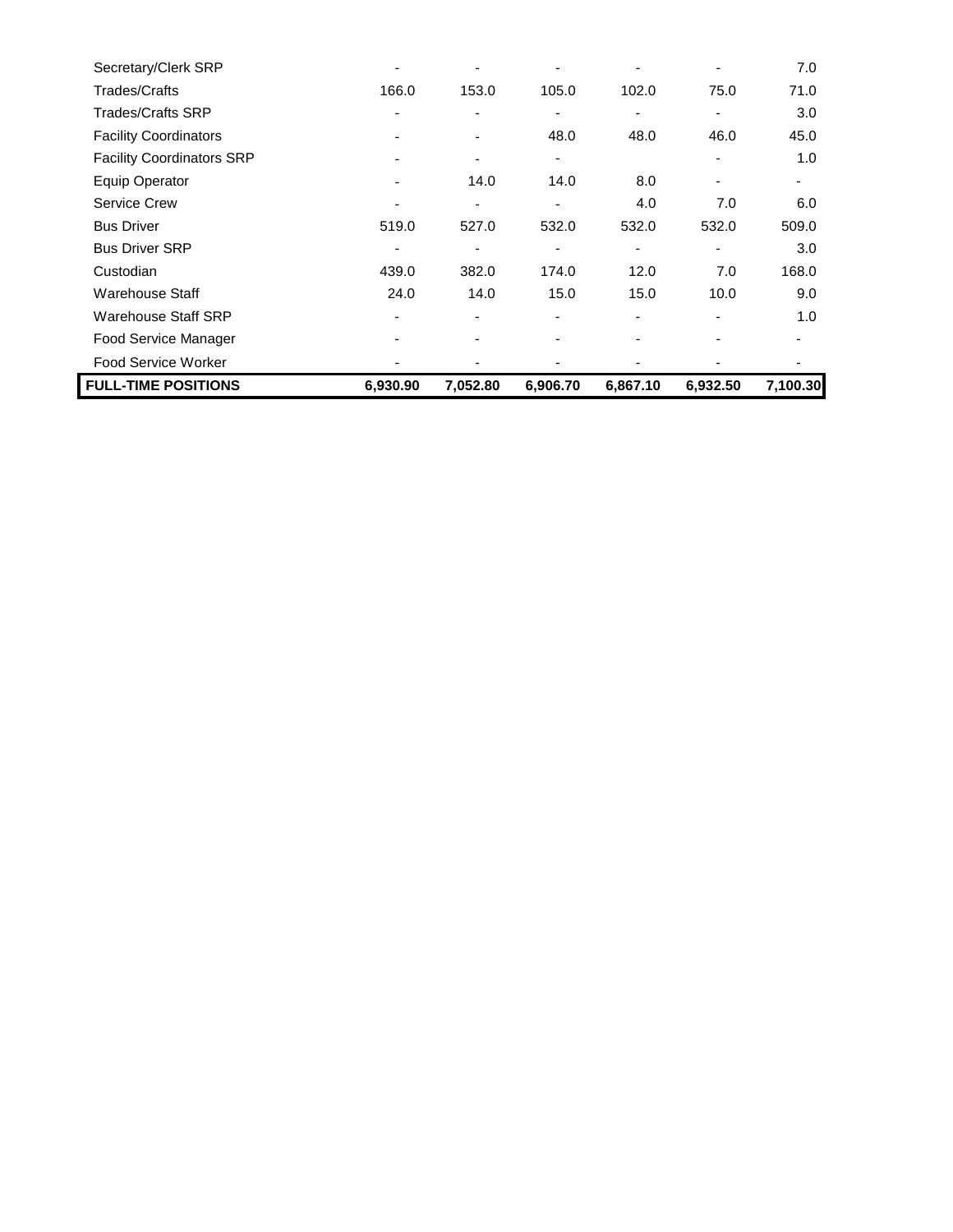| <b>Operating Fund</b>                 | <b>FY2014</b> | <b>FY2015</b>  | <b>FY2016</b> | <b>FY2017</b> | <b>FY2018</b>  | <b>FY2019</b>   |
|---------------------------------------|---------------|----------------|---------------|---------------|----------------|-----------------|
| <b>PART-TIME POSITIONS</b>            | <b>Actual</b> | <b>Actual</b>  | <b>Actual</b> | <b>Actual</b> | <b>Adopted</b> | <b>Proposed</b> |
| <b>Director</b>                       |               |                |               |               |                |                 |
| Supervisor                            |               |                |               |               |                | 1.0             |
| Teacher                               | 55.6          | 42.2           | 52.1          | 51.3          | 56.3           | 54.8            |
| Librarian                             | 1.2           | 0.8            | 1.0           | 0.8           | 1.6            | 2.0             |
| Guidance Counselor                    | 4.0           | 3.2            | 4.6           | 4.4           | 5.1            | 4.2             |
|                                       |               |                |               |               |                |                 |
| Psychologist                          |               |                |               |               |                |                 |
| <b>Educational Diagnostician</b>      |               |                |               |               |                |                 |
| Social Worker                         |               |                |               |               |                |                 |
| <b>Nurse</b>                          | 2.0           | 2.0            | 2.0           | 1.0           |                |                 |
| Occupational/Physical Therapist       | 1.5           | 3.5            | 2.5           | 2.5           | 2.5            | 1.5             |
| <b>Administrative Assistant</b>       | 0.7           | $\blacksquare$ | ٠             | ٠             |                |                 |
| System Analyst Programmer             | 0.6           | 0.6            | 0.6           | 0.6           | 0.6            |                 |
| <b>Other Instructional Staff</b>      |               |                |               |               |                |                 |
| <b>Other Professional</b>             | 1.0           | 1.0            | 1.0           | 1.0           | 1.0            |                 |
| <b>Instructional Aide</b>             | 1.0           | 1.0            | 1.0           | 1.0           | 1.0            | 1.0             |
| Tutor/Monitor                         |               |                |               |               |                |                 |
| Hearing Impaired Interpreter          | 1.0           | 1.0            | 1.0           |               |                |                 |
| <b>Technology Resource Assistant</b>  | 2.8           | 2.8            | 3.0           | 3.8           | 2.2            | 1.2             |
| Clerical                              |               |                |               |               |                |                 |
| <b>Trades/Craft</b>                   | 0.7           | 0.7            | 0.7           |               |                |                 |
| Custodian                             | 7.0           | 7.0            |               |               |                |                 |
| <b>Food Service Worker</b>            |               |                |               |               |                |                 |
| <b>PART-TIME POSITIONS</b>            | 79.1          | 65.8           | 69.5          | 66.4          | 70.3           | 65.7            |
|                                       |               |                |               |               |                |                 |
| <b>Total Operation Fund Positions</b> | 7,010.00      | 7,118.60       | 6,976.20      | 6,933.50      | 7,002.80       | 7,166.00        |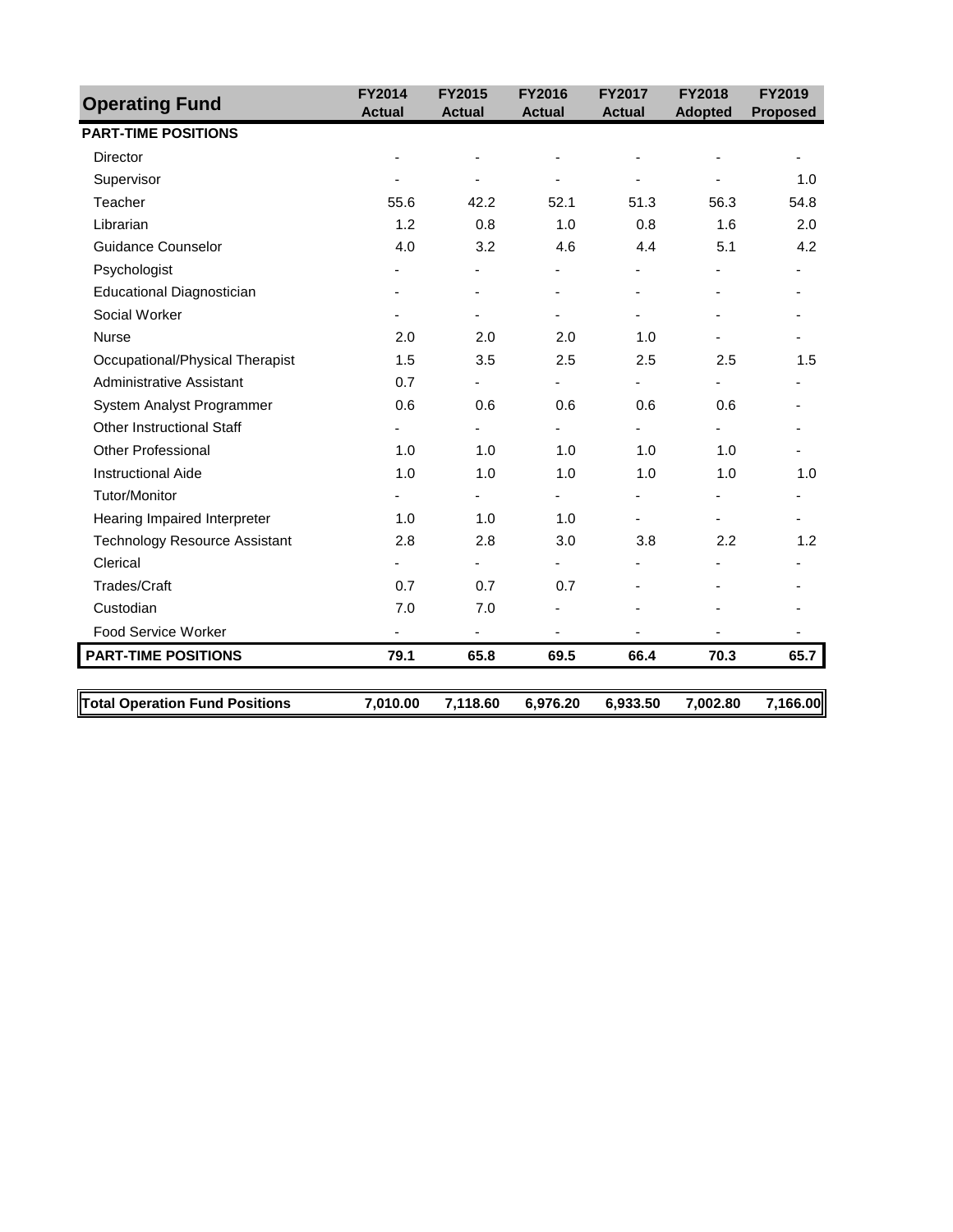| <b>Grants Fund</b>                   | FY2014                   | FY2015                   | FY2016                   | FY2017                   | <b>FY2018</b>            | FY2019          |
|--------------------------------------|--------------------------|--------------------------|--------------------------|--------------------------|--------------------------|-----------------|
| <b>FULL-TIME POSITIONS</b>           | <b>Actual</b>            | <b>Actual</b>            | <b>Actual</b>            | <b>Actual</b>            | <b>Adopted</b>           | <b>Proposed</b> |
| Director                             |                          |                          |                          |                          | 1.0                      | 1.0             |
| Supervisor                           | 2.0                      | 1.0                      | 1.0                      | 1.0                      | 1.0                      | 1.0             |
| <b>Assistant Director</b>            |                          |                          |                          | ٠                        |                          |                 |
| Database Administrator               |                          |                          |                          |                          |                          |                 |
| <b>Other Administrative Staff</b>    | 1.0                      |                          |                          |                          |                          |                 |
| Teacher                              | 225.0                    | 190.0                    | 193.0                    | 195.0                    | 204.0                    | 208.0           |
| <b>Teacher SRP</b>                   | $\overline{a}$           | ٠                        | ÷,                       | ٠                        | ٠                        | 4.0             |
| Librarian                            |                          |                          |                          | $\overline{\phantom{0}}$ |                          |                 |
| <b>Guidance Counselor</b>            |                          |                          |                          | ä,                       |                          |                 |
| <b>Instructional Specialist</b>      | 2.0                      | 2.0                      | 2.0                      | 1.0                      | 6.0                      | 7.0             |
| <b>Administrative Assistant</b>      |                          | $\overline{\phantom{a}}$ | ä,                       | 1.0                      | 1.0                      | 2.0             |
| Principal                            |                          |                          |                          | ۰                        | $\overline{\phantom{0}}$ |                 |
| <b>Assistant Principal</b>           |                          |                          | $\blacksquare$           | $\blacksquare$           |                          |                 |
| System Analyst Programmer            |                          |                          |                          |                          |                          |                 |
| <b>Other Instructional Staff</b>     | 13.0                     | 13.0                     | 13.0                     | 16.0                     | 3.0                      | 3.0             |
| Nurse                                | $\overline{\phantom{a}}$ | $\overline{\phantom{a}}$ | -                        | -                        | -                        |                 |
| Psychologist                         |                          |                          | ä,                       | ٠                        |                          |                 |
| Educational Diagnostician            |                          |                          |                          | ä,                       |                          |                 |
| Social Worker                        |                          |                          | ۰                        | -                        | 6.0                      | 6.0             |
| <b>Educational Liaison</b>           | 5.0                      | 5.0                      | 6.0                      | 7.0                      | 1.0                      | ٠               |
| Occupational/Physical Therapist      |                          |                          | $\overline{\phantom{0}}$ | -                        | -                        |                 |
| Accountant                           | 2.0                      | 2.0                      | 2.0                      | 2.0                      | 2.0                      | 2.0             |
| Technology Integrator                |                          |                          |                          |                          |                          |                 |
| Other Professional                   | 3.0                      | 3.0                      | 3.0                      | 3.0                      | 1.0                      | 3.0             |
| Instructional Aide                   | 85.0                     | 79.0                     | 97.0                     | 98.0                     | 102.0                    | 102.0           |
| <b>Instructional Aide SRP</b>        | ä,                       | $\overline{\phantom{a}}$ | $\overline{\phantom{0}}$ | ٠                        |                          | 1.0             |
| <b>Tutor/Security Monitor</b>        |                          |                          |                          |                          |                          |                 |
| Printer                              |                          |                          |                          |                          |                          |                 |
| Clinic Aide                          | ٠                        | $\blacksquare$           |                          |                          |                          |                 |
| <b>Center Based Educator</b>         | 4.0                      | 3.0                      | 1.0                      |                          |                          |                 |
| Home/Family Educator                 | 4.0                      |                          |                          |                          |                          |                 |
| Hearing Impaired Interpreter         |                          |                          |                          |                          |                          |                 |
| <b>Technology Resource Assistant</b> |                          |                          |                          |                          |                          |                 |
| Secretary/Clerk                      | 4.0                      | 3.0                      | 3.0                      | 3.0                      | 4.0                      | 3.0             |
| Secretary/Clerk SRP                  |                          |                          |                          |                          |                          | 1.0             |
| Trades/Crafts/Utility Worker         |                          |                          |                          |                          |                          |                 |
| <b>Bus Driver</b>                    |                          |                          |                          |                          |                          |                 |
| Custodian                            |                          |                          |                          |                          |                          |                 |
| <b>Warehouse Staff</b>               |                          |                          |                          |                          |                          |                 |
| Food Service Manager                 |                          |                          |                          |                          |                          |                 |
| Food Service Worker                  |                          |                          |                          |                          |                          |                 |
| <b>FULL-TIME POSITIONS</b>           | 350.0                    | 301.0                    | 321.0                    | 327.0                    | 332.0                    | 344.0           |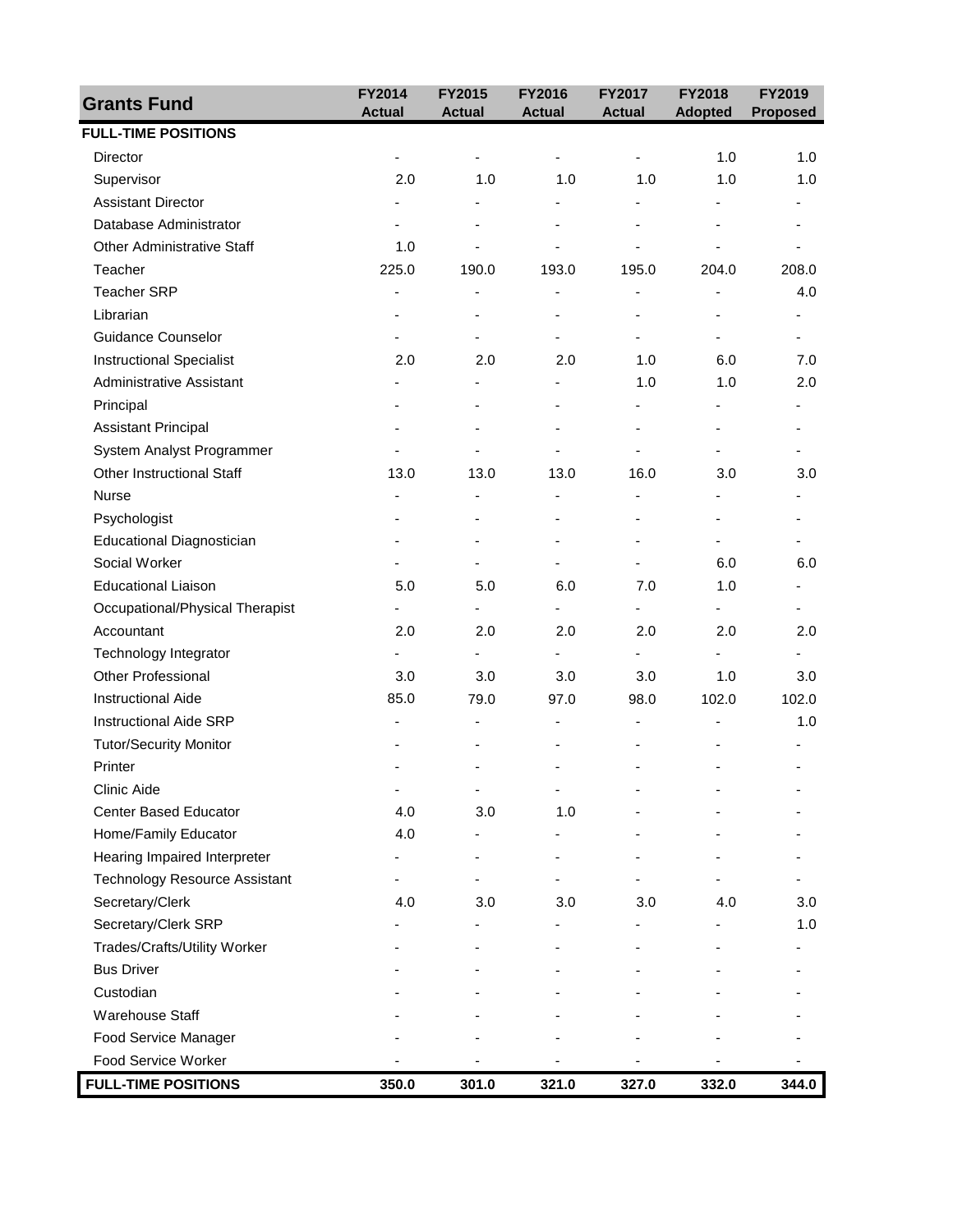| <b>FY2014</b> | <b>FY2015</b>           | <b>FY2016</b>           | <b>FY2017</b>           | <b>FY2018</b>           | <b>FY2019</b><br><b>Proposed</b> |
|---------------|-------------------------|-------------------------|-------------------------|-------------------------|----------------------------------|
|               |                         |                         |                         |                         |                                  |
|               |                         |                         |                         |                         |                                  |
| 1.30          |                         |                         |                         |                         | 1.00                             |
|               |                         |                         |                         |                         |                                  |
|               |                         |                         |                         |                         |                                  |
|               |                         |                         |                         |                         |                                  |
|               |                         |                         |                         |                         |                                  |
|               |                         |                         |                         |                         |                                  |
|               |                         |                         |                         |                         |                                  |
|               |                         |                         |                         |                         |                                  |
|               |                         |                         |                         |                         |                                  |
|               |                         |                         |                         |                         |                                  |
|               |                         |                         |                         |                         |                                  |
| 1.00          | 1.00                    | 1.00                    | 1.50                    | 1.00                    | 1.00                             |
|               |                         |                         |                         |                         |                                  |
|               |                         |                         |                         |                         |                                  |
|               |                         |                         |                         |                         |                                  |
|               |                         |                         |                         |                         |                                  |
|               |                         |                         |                         |                         |                                  |
|               |                         |                         |                         |                         |                                  |
|               |                         |                         |                         |                         |                                  |
|               |                         |                         |                         |                         |                                  |
| 2.30          | 1.00                    | 1.00                    | 1.50                    | 1.00                    | 2.00                             |
|               |                         |                         |                         |                         | 346.00                           |
|               | <b>Actual</b><br>352.30 | <b>Actual</b><br>302.00 | <b>Actual</b><br>322.00 | <b>Actual</b><br>328.50 | <b>Adopted</b><br>333.00         |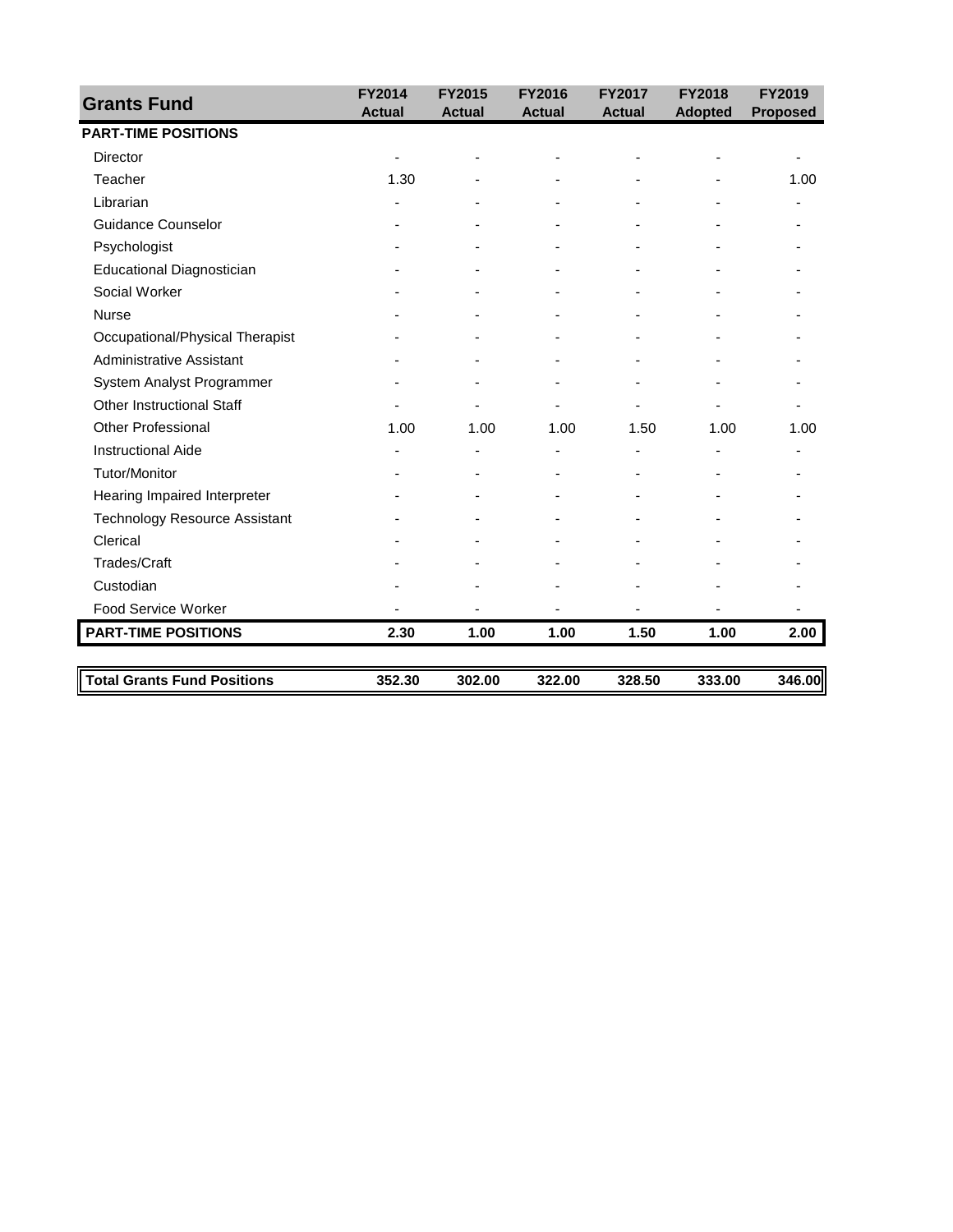| <b>Federal Food Services Fund</b>       | <b>FY2014</b> | <b>FY2015</b>  | <b>FY2016</b> | <b>FY2017</b> | <b>FY2018</b>  | <b>FY2019</b>   |
|-----------------------------------------|---------------|----------------|---------------|---------------|----------------|-----------------|
|                                         | <b>Actual</b> | <b>Actual</b>  | <b>Actual</b> | <b>Actual</b> | <b>Adopted</b> | <b>Proposed</b> |
| <b>FULL-TIME POSITIONS</b>              |               |                |               |               |                |                 |
| Director                                | 1.0           | 1.0            | 1.0           | 1.0           | 1.0            | 1.0             |
| <b>Assistant Director</b>               | 1.0           | 1.0            | 1.0           | 1.0           | 1.0            | 1.0             |
| Supervisor                              | 6.0           | 6.0            | 7.0           | 7.0           | 7.0            | 7.0             |
| Other Professional                      | 1.0           | 1.0            | 1.0           | 1.0           | 2.0            | 3.0             |
| System Analyst Programmer               | 1.0           | 2.0            | 2.0           | 2.0           | 2.0            | 2.0             |
| Accountant                              | 3.0           | 3.0            | 3.0           | 3.0           | 3.0            | 3.0             |
| Secretary/Clerk                         | 4.0           | 4.0            | 5.0           | 5.0           | 4.0            | 4.0             |
| <b>Trades/Crafts</b>                    | 1.0           | 1.0            | 1.0           | 1.0           | 6.0            | 5.0             |
| Food Service Manager                    | 65.0          | 64.0           | 89.0          | 89.0          | 87.0           | 91.0            |
| Food Service Manager SRP                |               |                |               |               |                | 2.0             |
| Food Service Worker                     |               | $\overline{a}$ | -             | -             | -              | ۰               |
| <b>FULL-TIME POSITIONS</b>              | 83.0          | 83.0           | 110.0         | 110.0         | 113.0          | 119.0           |
| <b>PART-TIME POSITIONS</b>              |               |                |               |               |                |                 |
| Food Service Worker                     | 272.0         | 276.0          | 399.0         | 400.0         | 350.0          | 411.0           |
| <b>PART-TIME POSITIONS</b>              | 272.0         | 276.0          | 399.0         | 400.0         | 350.0          | 411.0           |
|                                         |               |                |               |               |                |                 |
| <b>Total Federal Food Services Fund</b> | 355.00        | 359.00         | 509.00        | 510.00        | 463.00         | 530.00          |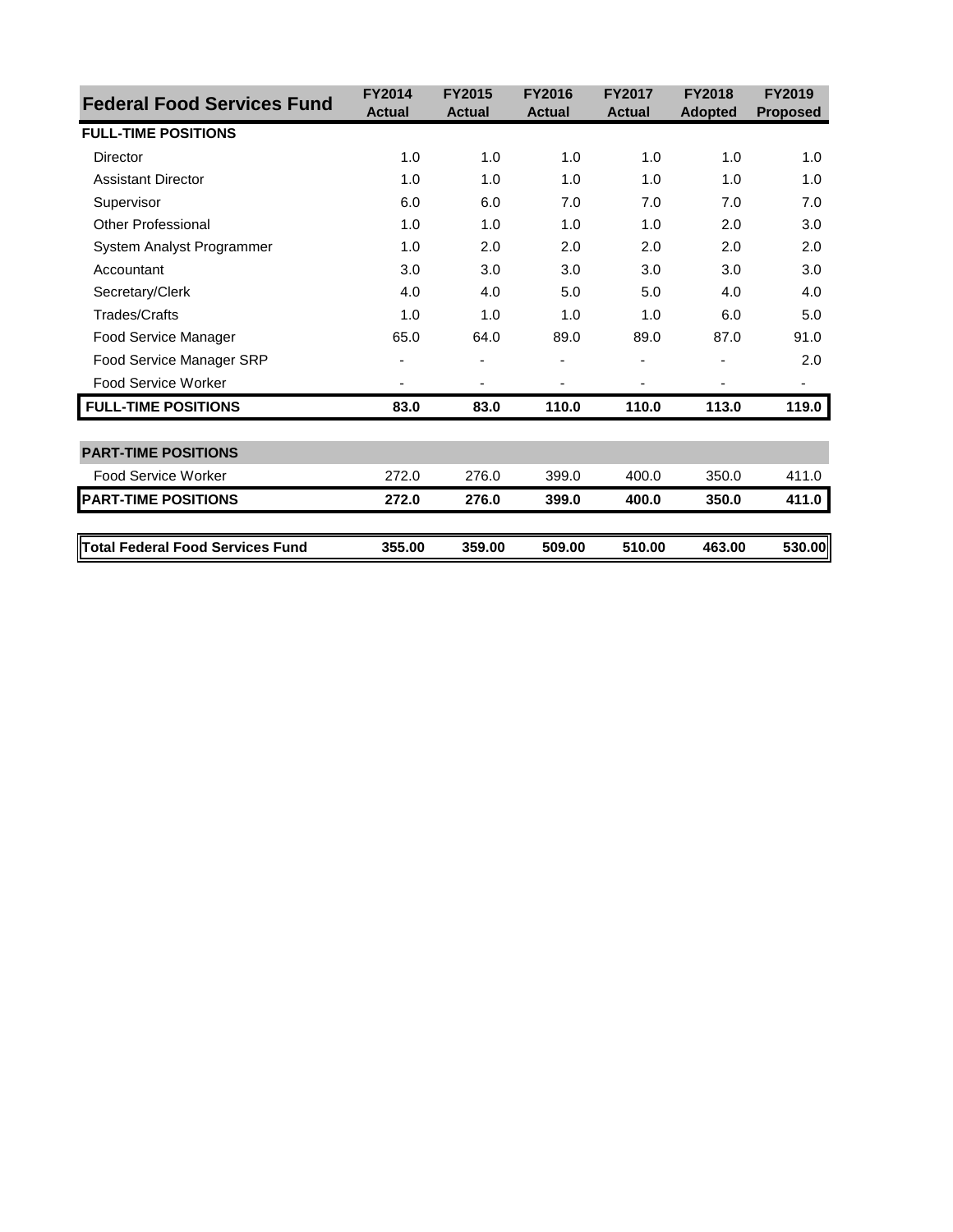| <b>Non-Federal Food Services</b>            | <b>FY2014</b><br><b>Actual</b> | <b>FY2015</b><br><b>Actual</b> | <b>FY2016</b><br><b>Actual</b> | <b>FY2017</b><br><b>Actual</b> | <b>FY2018</b><br><b>Adopted</b> | <b>FY2019</b><br><b>Proposed</b> |
|---------------------------------------------|--------------------------------|--------------------------------|--------------------------------|--------------------------------|---------------------------------|----------------------------------|
| <b>FULL-TIME POSITIONS</b>                  |                                |                                |                                |                                |                                 |                                  |
| <b>Food Service Manager</b>                 | 24.0                           | 25.0                           |                                |                                |                                 |                                  |
| <b>Food Service Worker</b>                  | ۰                              | ۰                              |                                |                                |                                 |                                  |
| <b>FULL-TIME POSITIONS</b>                  | 24.0                           | 25.0                           | -                              | ۰                              |                                 |                                  |
|                                             |                                |                                |                                |                                |                                 |                                  |
| <b>PART-TIME POSITIONS</b>                  |                                |                                |                                |                                |                                 |                                  |
| Food Service Worker                         | 119.0                          | 122.0                          |                                |                                |                                 |                                  |
| <b>PART-TIME POSITIONS</b>                  | 119.0                          | 122.0                          |                                | ۰                              |                                 |                                  |
|                                             |                                |                                |                                |                                |                                 |                                  |
| <b>Total Non-Federal Food Services Fund</b> | 143.00                         | 147.00                         | 0.00                           | 0.00                           | 0.00                            | 0.00                             |